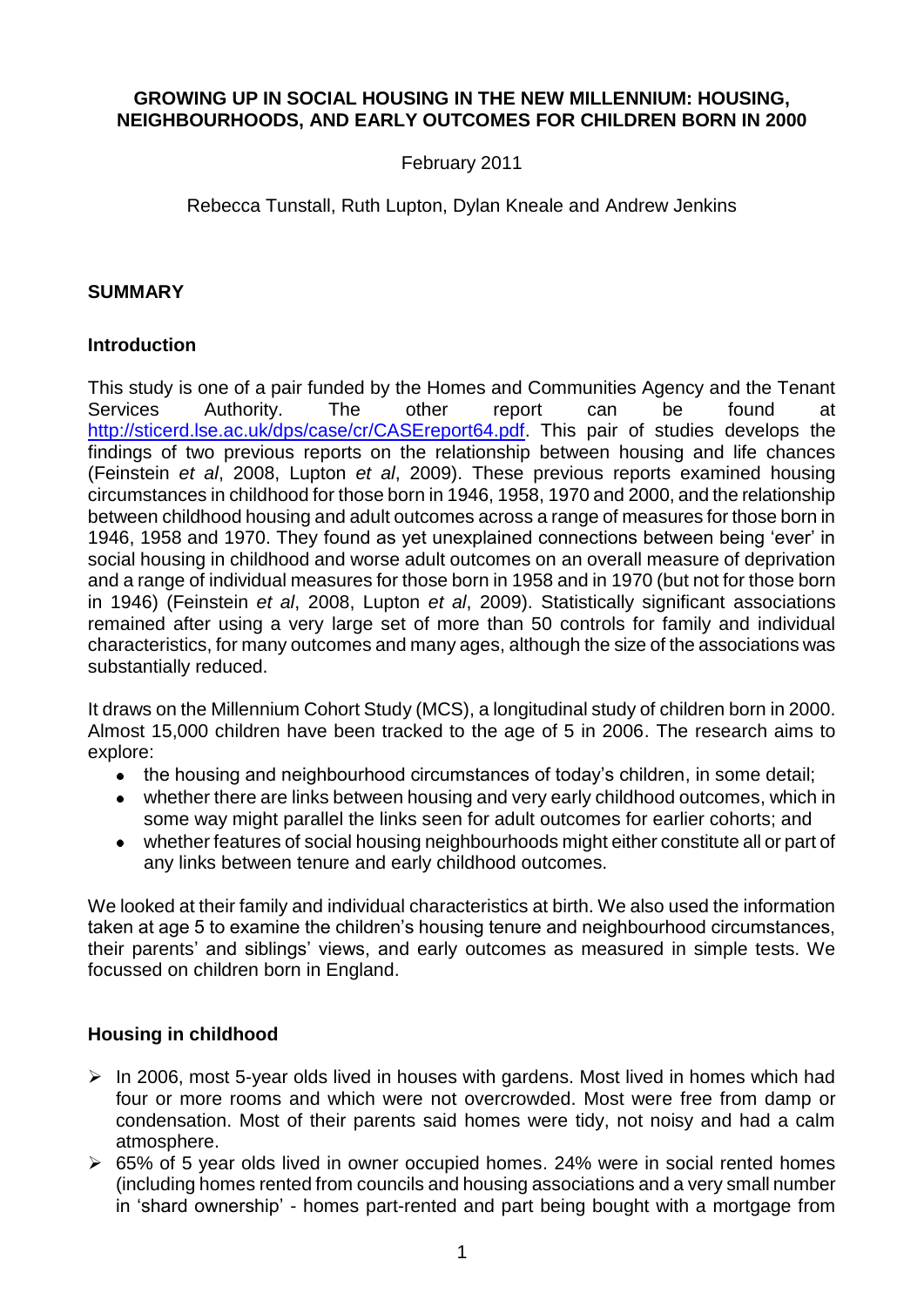housing associations). 9% were in private rented homes. The remainder (2%) were living with their grandparents in various tenures.

- $\triangleright$  We calculated an 'Index of Family Advantage', made up of the children's parents' highest educational level and occupational class when the cohort member was born in 2000. The situation of children in social renting stands out. In 2006, only 1% of 5 year old children of social renters had parents in the top quintile (fifth) of all families on the Index of Family Advantage, and only 7% had parents in the top two quintiles combined. 69% of children in social renting had parents whose education and jobs put them in the bottom two quintiles. In contrast, substantial proportions of children in both private renting and home ownership came from every quintile of family advantage, although in general private renting families were somewhat disadvantaged and home owners' families were more advantaged.
- $\geq 5$  vear olds in owner occupied homes were the most likely to be in homes with more attractive features (although we do not have direct evidence that these features were actually supportive to child development). 97% of children in owner occupied homes lived in houses rather than flats. 94% had access to gardens. 70% were in homes with six or more rooms, and 99% in homes with four or more rooms. 90% were in homes free from damp or condensation. Most of their parents said homes were tidy (86%), not noisy (86%) and calm in atmosphere (82%).
- $\triangleright$  Most children in rented housing were also in homes with these attractive and potentially supportive features. However, the proportion of children in rented housing who were in less attractive circumstances was higher than those in home ownership.
- $\triangleright$  Of 5 year olds in private renting, 89% lived in houses. 78% had access to gardens. 38% were in homes with six or more rooms, and 95% were in homes with four or more rooms. 78% were in homes free from damp or condensation. Most of their parents said homes were tidy (77%), not noisy (80%) and calm in atmosphere (85%).
- $\geq 5$  year olds in social rented homes were the least likely to have homes with more attractive features. Of 5 year olds in social renting, 77% lived in houses. 70% had access to gardens. 20% were in homes with six or more rooms, and 93% were in homes with four or more rooms. 79% were in homes free from damp or condensation. Most of their parents said homes were tidy (72%), not noisy (75%) and calm in atmosphere (82%).
- $\triangleright$  Even though they made up a minority of children overall, those in social housing constituted a majority of all children in flats rather than houses (65% of the total), those without access to a garden (55%) and of those in homes with just one, two or three rooms (55%).

# **Neighbourhoods in childhood**

- $\geq 5$  year olds in social housing were sharply overrepresented in the most deprived neighbourhoods, and were largely excluded from more advantaged areas. For example, 28% of children from social renting families lived in the most deprived 10% of small neighbourhoods (Lower Super Output Areas, with typical populations of 1,500 people). 47% lived in the most deprived 20% of small neighbourhoods. Only 20% of 5 year olds in social housing were in neighbourhoods which were less deprived than average.
- > Those in other tenures were more evenly distributed between different types of neighbourhoods.
- $\triangleright$  The majority of parents of 5 year olds living in social housing did not feel that their neighbourhood was 'excellent' or 'good' for raising children, in sharp contrast to those in other tenures. The cohort study included a self-completion survey of the five year olds' older siblings, median age 12. Older siblings in social housing were least likely to enjoy living in their areas.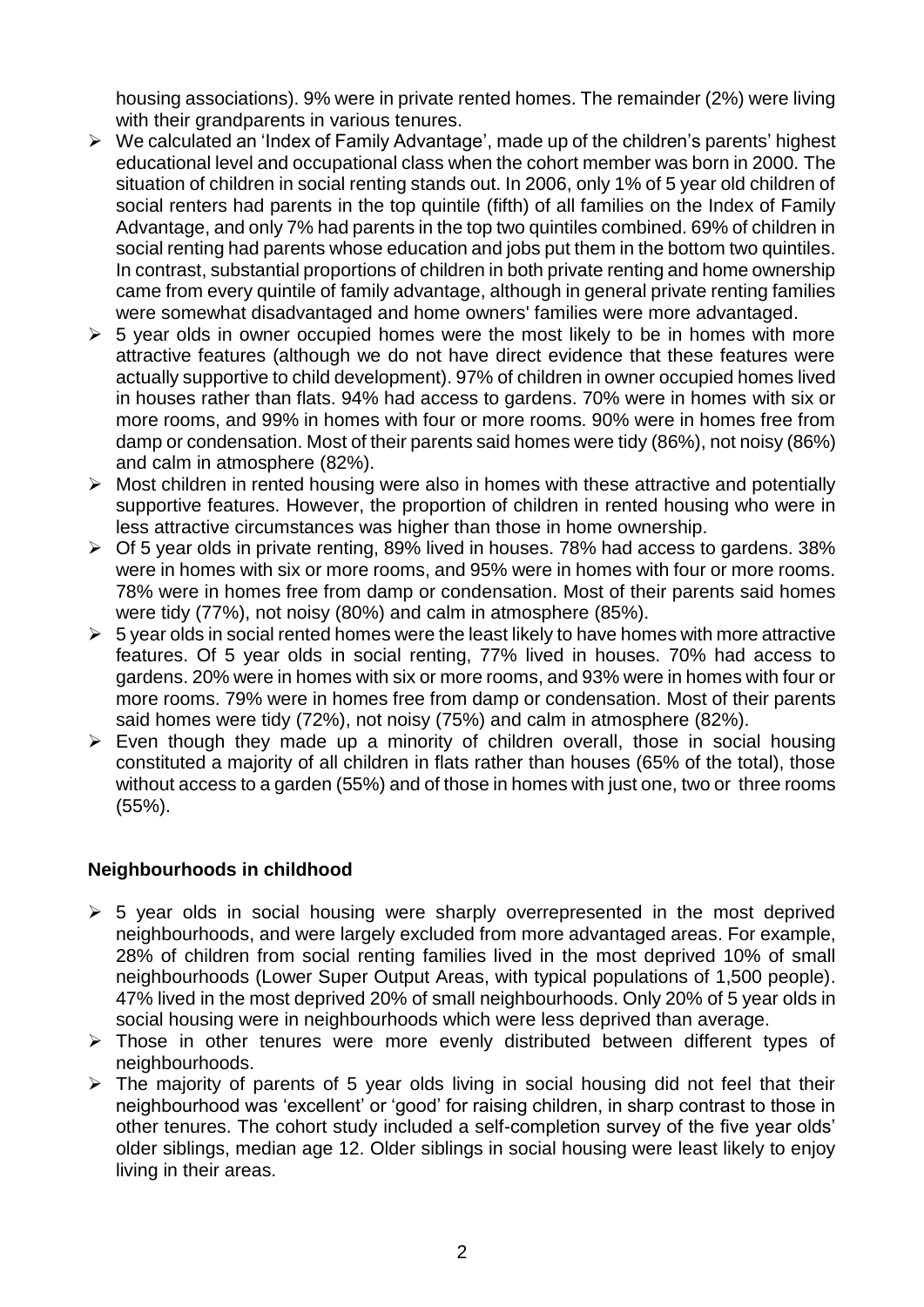- $\triangleright$  Parents of 5 year olds in social renting were more likely to be concerned about crime and racist attacks than those in other tenures. The older siblings of these children were also more likely to be concerned about crime, and more likely to have been victims of crime and anti-social behaviour than children in other tenures.
- $\triangleright$  On the other hand, social housing neighbourhoods provided 5 year olds and their families with opportunities similar to those of other tenures, in terms of the access to a range of services, including parks and playgrounds, a place at their first choice of primary school, and local family and friends.
- While higher proportions of older siblings in home ownership were in more attractive situations than those in other tenures, they constituted a majority of those who were worried being mugged or robbed (67%), who had experienced theft (62%), and who were afraid of going out at night (67%).
- $\triangleright$  Even though they made up a minority of children overall, those in social housing constituted a majority of all children whose parents thought their neighbourhood was poor or very poor for raising children (69%).

# **The role of housing and neighbourhood in early outcomes**

- $\triangleright$  Past research has found associations between housing tenure in childhood and adult outcomes, between neighbourhood characteristics in childhood and adult outcomes, between adult housing tenure and adult outcomes and adult neighbourhoods and adult outcomes. Some researchers have suggested that there may be independent 'tenure effects' or 'neighbourhood effects' on outcomes, operating for example through exposure to housing conditions, neighbourhood conditions, or parental or community attitudes and behaviour.
- $\triangleright$  We examined early outcomes for 5 year olds through scores on tests of vocabulary and drawing skills. Past research has shown that results on similar early tests are associated with at least some adult outcomes.
- $\triangleright$  On average, children in social housing scored lower on these tests than those in private renting, and those in private renting scored lower than those in home ownership.
- $\triangleright$  Children in deprived neighbourhoods also scored lower than others.
- $\triangleright$  Children in from less advantaged families also scored lower than others.
- $\triangleright$  Regression tests showed that more than half the gap in test scores between children in both rented tenures and those in home ownership was removed by controlling for a small number of factors: whether or not they lived in the most deprived tenth of neighbourhoods, parents' education and occupational status, mother's age at first birth, family structure, and the number of siblings they had.
- $\triangleright$  Thus, the typically high deprivation levels of social housing neighbourhoods appear to constitute part of the link seen between tenure and early childhood outcomes, as do individual and family factors.
- $\triangleright$  We explored children's ethnicity as a further control and found that it altered the relationship between tenure and outcomes to some extent, although it did not remove it. It is possible that further controls (for example for factors known to be associated with scores such as parents' employment status and financial situation, parenting practices, parents' relationship quality, mother-child relationships) would reduce or remove the gap entirely.
- $\triangleright$  Whether the associations we have found are large or small or a concern for policy is a matter for judgment. However, after controls, the gap in scores between children of owner occupiers and those of social renters was less than the difference between children with one sibling and those with three or more. The gap in scores was similar to the difference between scores for children with a mother of average age (30-34 years old) at her first birth and a mother under 20 years old at her first birth.